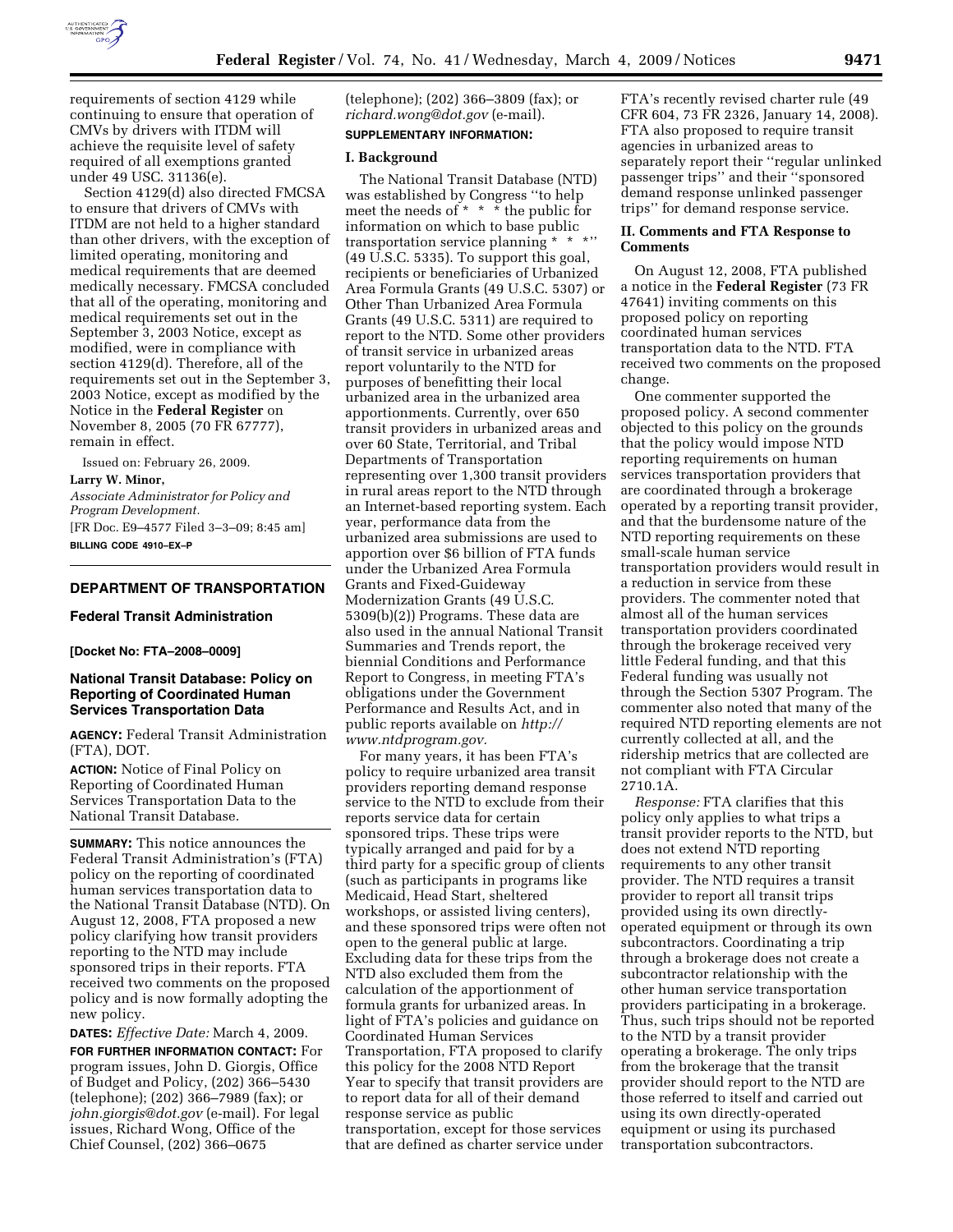If a transit provider wishes to benefit from the service data generated by trips coordinated through a brokerage, it may do so by requesting a separate NTD Identification Number (NTD ID) for making a consolidated report on behalf of the participants in the brokerage. The transit provider would then be responsible for ensuring that this consolidated report is fully in compliance with all NTD reporting requirements found in the Reporting Manuals and with the Uniform System of Accounts.

FTA also wishes to clarify that it is not necessary for the ridership metrics of unlinked passenger trips (UPT) and passenger miles traveled (PMT) reported to the NTD to be collected as described in FTA Circular 2710.A. This Circular delineates requirements for reporting UPT and PMT data through statistical sampling when 100% counts of UPT and PMT are either unavailable or unreliable. Transit providers should report 100% counts of UPT and PMT to the NTD whenever they are available and reliable, and should not report this data to the NTD through statistical sampling in these cases. Almost all demand response systems keep records of their UPT sufficient to report a 100% count. Most demand response systems also record origins and destinations of their passengers, which may be used to generate a 100% count of PMT, and so avoid statistical sampling.

### **III. Final Policy**

This policy shall take effect for the 2008 NTD Report Year, so that any transit provider wishing to take advantage of this policy for the 2008 NTD Report Year may do so. Since many transit providers have already begun completing their 2008 NTD Reports, however, FTA will also accept any reports from the 2008 NTD Report Year made under the old policy. This policy will take effect for all agencies beginning with the 2009 NTD Report Year. Any transit provider unable to comply with this policy for 2009 may request a waiver for up to one year from FTA through the efile functionality of the NTD Online Reporting System.

Transit providers should report all demand response services provided to individuals as public transportation services, regardless of whether the trip was sponsored in whole or in part by a third party, except for those services that are defined as charter service under FTA's recently revised charter rule (49 CFR Part 604, 73 FR 2326, January 14, 2008). Service that meets the definition of charter service must be reported on

a quarterly basis to the charter registration Web site, as required by the charter rule, and data for these trips should not be reported as revenue service to the NTD.

Charter service is defined, in part, as ''transportation provided \* \* \* at the request of a third party for the exclusive use of a bus or van at a negotiated price,'' with the caveat that ''charter service \* \* \* does not include demand response service to individuals.'' Transit providers reporting to the NTD may distinguish their demand response services, particularly their sponsored demand response service, from charter service by a number of factors:

(1) Charter service is *exclusive*, whereas demand response service is *shared-ride.* If the transit provider may mix passengers from a trip sponsor with other demand response passengers on the same trip, then the trip is sharedride service, and service data for that trip should be reported to the NTD as public transportation.

(2) Charter service is *service to a group*, whereas demand response service is *service to individuals.* Service to individuals can be identified by a vehicle trip that includes multiple origins, multiple destinations, or both, even when the clients have exclusive use of the vehicle. Some demand response sponsored trips carried out as part of a Coordinated Human Services Transportation Plan, such as trips for Head Start, assisted living centers, or sheltered workshops, may be provided on an exclusive basis, but are provided to service multiple origins to a single destination, a single origin to multiple destinations, or even multiple origins to multiple destinations. Transit providers should report service data for these trips to the NTD as public transportation.

(3) Charter service is *for a specific event or function*, whereas demand response service is *regular and continuing.* Some demand response sponsored trips carried out as part of a Coordinated Human Services Transportation Plan may be exclusive, and may be for a group from a single origin to a single destination, but may occur on a frequently reoccurring basis, such as daily, weekly, biweekly, or monthly. Transit providers should report service data for these trips to the NTD as public transportation.

(4) Demand response service may also include certain trips that are exclusive, for a group, from a single origin to a single destination, and that reoccur on a less-frequent basis than once per month, so long as these trips are *arranged and operated under the same* 

*terms and conditions as the demand response system for individuals.* These terms and conditions include advance notice requirements, service windows for pick-up and drop-off, and price.

Service carried out by the demand response units of transit providers that are exclusive, for a group, from a single origin to a single destination, for a single event, and not under the usual terms and conditions of the demand response system for individuals should be considered to be charter service. Transit providers should report these services to the charter registration Web site. The following diagram provides a visual representation of this guidance.

Transit providers reporting to the NTD must specifically exclude from their reports on revenue service any service that meets the definition of ''charter service'' under the charter rule, and thus, must be reported to the charter registration Web site. This exclusion includes charter service legally provided to a Qualified Human Services Organization (QHSO), as provided for by the charter rule.

Transit providers reporting to the NTD must report their *regular unlinked passenger trips* and their *sponsored unlinked passenger trips* separately for demand response service, but not for any other modes of service. *Regular unlinked passenger trips* would refer to those demand response trips that are arranged and paid for by individuals, even when those individuals pay the fare with user-side subsidies, such as coupons or passes provided a QHSO. *Regular unlinked passenger trips* would include all demand response trips provided pursuant to the requirements of the Americans with Disabilities Act of 1990. *Sponsored unlinked passenger trips* would include all trips where the transit provider is directly reimbursed in whole or in part by some third party that has helped arrange for the trips. This distinction would make reporting of these services for urbanized area transit providers consistent with the reporting of these services for transit providers in rural areas to the Rural NTD. Since this proposal is being announced late in the 2008 Report Year, FTA will grant a waiver from reporting separately regular and sponsored unlinked passenger trips for the 2008 Report Year to any NTD Reporter that requests such a waiver.

Issued in Washington, DC, this 20th day of February 2009.

# **Matthew Welbes,**

*Acting Administrator.* 

**BILLING CODE 4910–57–P**